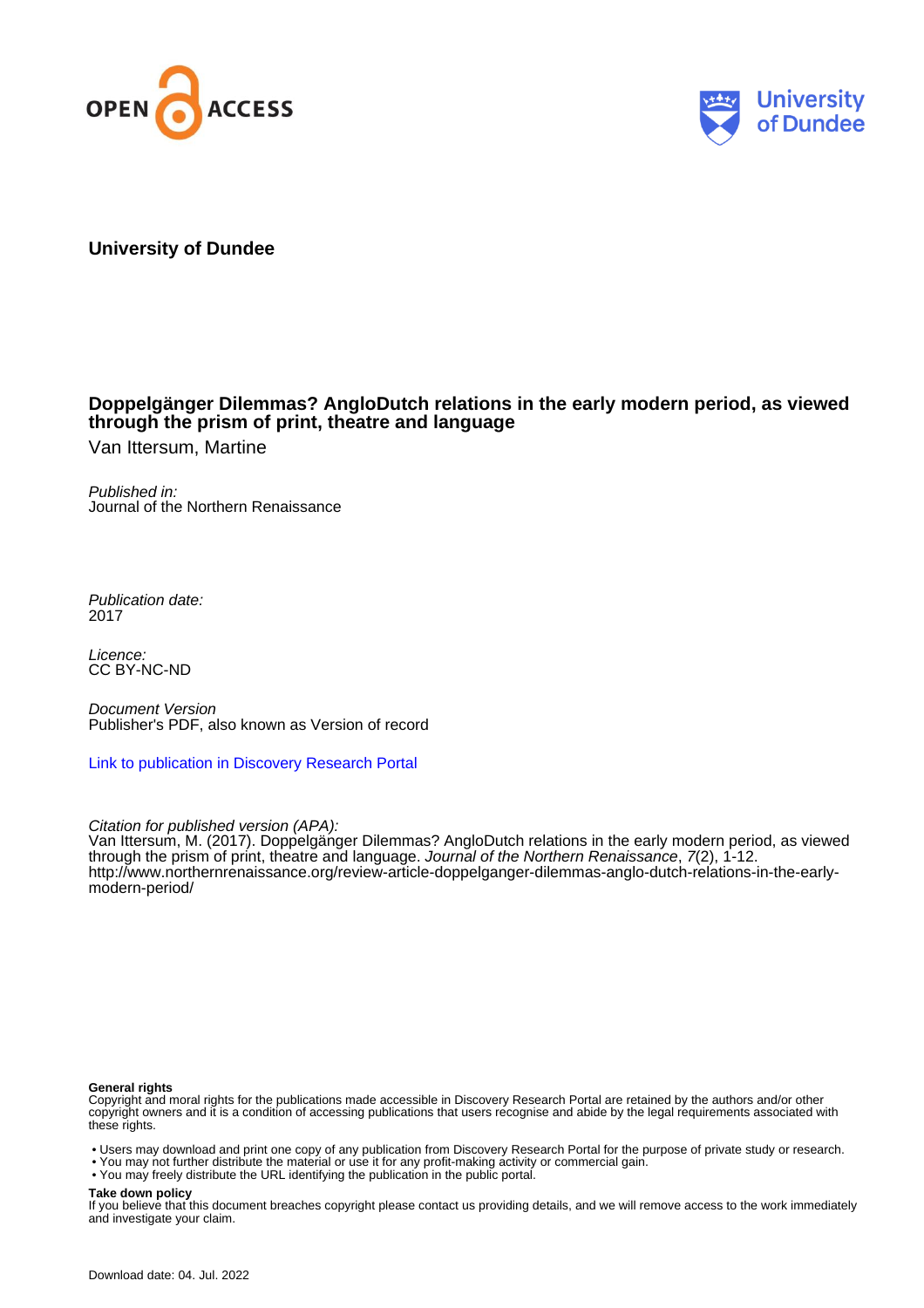

## [http://northernrenaissance.org](http://northernrenaissance.org/) | ISSN: 1759-3085



Published under an Attribution-NonCommercial-NoDerivs 3.0 Unported Creative Commons License.

You are free to share, copy and transmit this work under the following conditions:

- Attribution You must attribute the work to the author, and you must at all times acknowledge the Journal of the Northern Renaissance as the original place of publication (but not in any way that suggests that they endorse you or your use of the work).
- Noncommercial You may not use this work for commercial purposes.
- No Derivative Works You may not alter, transform, or build upon this work.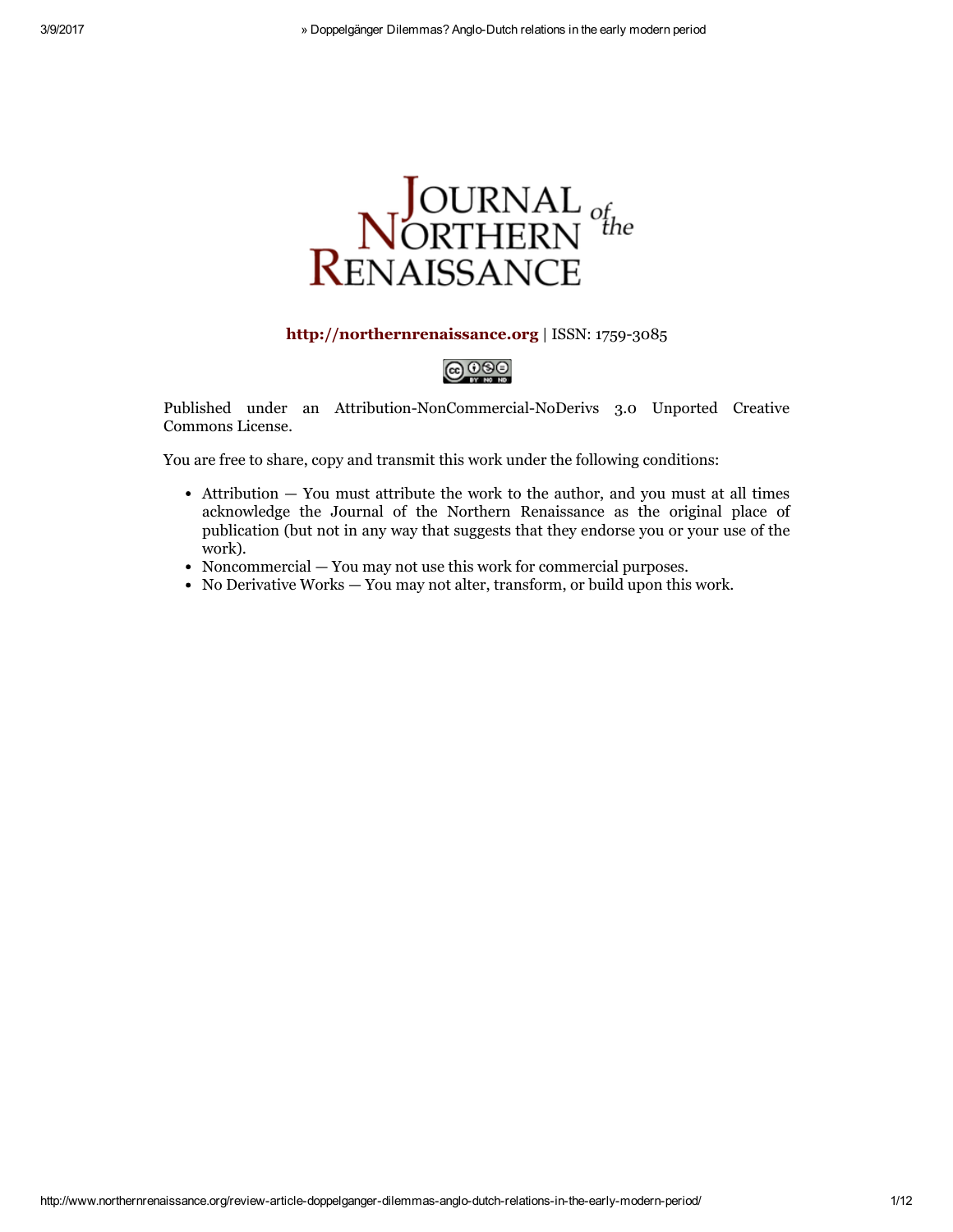## Issue 7.2 (2017) review supplement

# Doppelgänger Dilemmas? Anglo-Dutch relations in the early modern period, as viewed through the prism of print, theatre and language

## Martine Julia van Ittersum

Helmer J. Helmers, *The Royalist Republic: Literature, Politics and Religion in the Anglo-Dutch Public Sphere, 1639-1660* (Cambridge University Press, 2015)  $xvi + 326pp.$ , £65, hardback. ISBN: 978-1-1070-8761-3

Christopher Joby, *The Dutch Language in Britain (15501772): A Social History of the Use of Dutch in Early Modern Britain* (Brill Academic Publishers, 2015) 452pp.,  $E$ 115 or \$149, ISBN: 978-9-0042-8518-7

Marjorie Rubright, *Doppelgänger Dilemmas: AngloDutch Relations in Early Modern English Literature and Culture* (University of Pennsylvania Press, 2014) 352pp., £60 Cloth (ISBN 978-0-8122-4623-0) or £45.50 Ebook (ISBN 978-0-8122-9006-6)

[1] While historiographical fashions come and go, Anglo-Dutch relations in the early modern period have been the subject of scholarly inquiry for a very long time. Military and maritime historians on both sides of the North Sea have studied the flashpoints of Anglo-Dutch imperial competition. Thanks to the recent turn towards 'global history', these now receive sustained attention as well from economic historians, colonial historians and regional studies specialists and even from historians of political thought. For example, it was Kenneth Pomeranz' *The Great Divergence* (2000) — a magisterial inquiry into the reasons why the West, rather than China, became the first to experience modern economic growth — which induced Jan Luiten van Zanden and his team of Ph.D. students to do comparative research on the nature of Dutch and English economic modernization in the premodern period, and the possible connections with marriage patterns, literacy rates and manuscript and book production in Northwestern Europe. This has proven to be an extremely fruitful field of study. Similarly, colonial historians and regional studies specialists have started to pay more attention to the interrelationship between European imperial rivalries and political, economic and cultural change in pre-modern Asia, Africa, Australasia and the Americas, including, of course, changing constellations of regional 'world orders' (see, for example, Clulow 2014). Since we live in an age when every historian worth her or his salt claims to be a global historian, we can safely conclude that Anglo-Dutch relations will remain a hot topic in the historiography for many years to come.

[2] The three books under review here do not speak directly to Anglo-Dutch imperial competition, however, nor do they discuss Anglo-Dutch relations in a global context. Rather, they emphasize the close relations of two countries on either side of the North Sea. Christopher Joby examines the uses of the Dutch language in the British Isles between 1550 and 1702, mainly among refugees and immigrants from the Low Countries, who entered the British Isles in large numbers at the time of the Dutch Revolt, and, of course, among the descendants of these refugees and immigrants. Marjorie Rubright draws our attention to the use of 'stage Dutch' in plays performed in London, mainly at the turn of the sixteenth century, and the roles played by 'Dutch' characters in these productions. Helmer J. Helmers discusses how various groups involved in the British civil wars flogged their wares in the most sophisticated media market in early modern Europe, and how their pamphleteering efforts changed public perceptions of the British civil wars in the Dutch Republic. Printed materials are the source documents of choice for both Helmers and Rubright. Joby excels in his use of archival materials, particularly the records of the Dutch 'stranger churches' in England.

[3] Questions of identity are never far away in these three monographs. What were the (perceived) similarities and differences between Dutch-speakers and English-speakers in the sixteenth and seventeenth centuries? To whom or to what did speakers and writers discussed in these studies owe their allegiance? Who did they think they were? And how did they define 'the other'? Identity politics can be a tricky business, however. Protestant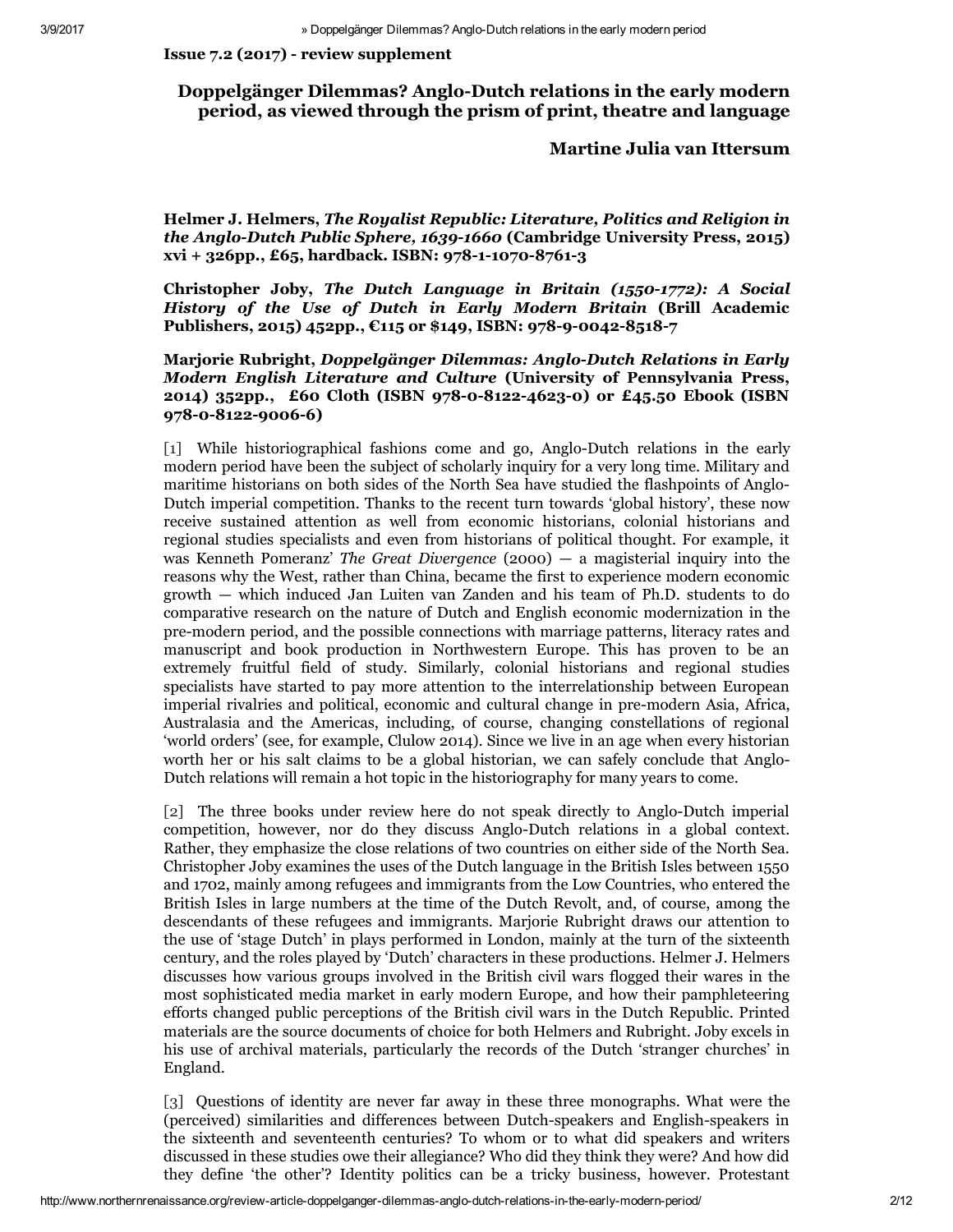internationalism is an important ingredient of Helmers' study, for example, but virtually absent in Rubright's monograph. Nor is it at all clear what the reactions were of Dutch and English audiences (plural!) to the plays and pamphlets discussed by Rubright and Helmers. Granted, the study of readers' responses is a relatively new field in book history (see, for example, Blair 2003, 2004, 2011; Grafton 1992, 1996; Grafton & Jardine 1990; Jackson 2002; Sherman 2008). Relevant materials are usually hidden in dusty archives. However, literary theory tells us that readers construe at least 50% of the meaning of any given text. So it would seem important to analyze the reactions of early modern audiences, rather than just plays or pamphlets *an sich*. Nor should our definition of early modern audiences be limited to a small circle of fellow-authors or fellow-playwrights. Yes, the extant archival evidence heavily favors the reactions of the early modern elites that produced printed texts in the first place. But there are ways of determining a) important divisions within these elites, and b) whether appeals to compatriots or coreligionists further down the social scale were successful or not. Political decision-makers in both the Dutch Republic and the British Isles were vulnerable to crowd violence, for example, which never went unreported in either manuscript or printed newsletters.

[4] Undoubtedly the most ambitious study of the three is Helmers' *The Royalist Republic*, which analyses the pamphlets which the various groups involved in the British civil wars (and their Dutch supporters) published in the Dutch Republic, and discusses how these media wars may (or may not) have changed public perceptions in the Dutch Republic of the unprecedented developments across the North Sea between 1639 and 1660. The book is divided into two parts: 'Public Spheres and Discursive Communities' (part I), covering the time period  $1639-1649$ , and 'Maps of Meaning' (part II), covering the time period  $1649-$ 1660. Part I discusses British civil war polemics in the Dutch Republic (chapter 1), the First Civil War and the Anglo-Scoto-Dutch Puritan community (chapter 2), and Anti-Puritanism and Anglo-Scoto-Dutch history (chapter 3). Part II focuses on the cult of Charles I as martyr king in the Dutch Republic (chapter 4), on war and regicide in estate poetry (chapter 5), on revenge tragedy and the Stuart cause in the Dutch Republic (chapter 6), on demonology and the First Anglo-Dutch war (chapter 7), and on politics, providence and theatricality in Vondel and Milton (chapter 8). An introduction and conclusion are to be found at the start and end of the book, respectively.

[5] As Helmers explains in his introduction, he adopts the methodological premises of the new cultural history, 'as developed by scholars of English political culture such as Kevin Sharpe, Peter Lake, Blair Worden and Steven Zwicker' (14). Focusing on representation and discourse, he seeks to investigate 'the relationship between literature and politics, between ideological and aesthetic frameworks and political experience, between the represented and the real' (15). Moreover, his aim is to be sensitive throughout to the 'politics of publication,' i.e. to 'the meaning of a (literary) text at one specific historical moment –the moment it came off the press or appeared on the stage' (17). He recognizes, however, that there is a real and present danger of creating a circular argument. 'In the absence of any documentary evidence of how a text was read, in the form of marginalia, responses or paratexts, the "politics of publication" are liable to become a self-fulfilling prophecy' (18). Helmers contends that a historian is less likely to fall into the trap if he/she examines a large enough corpus of (literary) texts. In that case, the historian is able to analyze documents 'as part of a larger cultural-political discourse, in which larger processes of "reoccupation" and appropriation can be demonstrated' (18).

[6] This seems wishful thinking on Helmers' part. The elegant methodological nostrums of Stephen Greenblatt *et al.* do not change the fact that historians are just as likely to overinterpret a large corpus of texts as they are to read their preferred meanings into a single document. In order to counteract what I call the 'hall-of-mirrors' or 'echo-chamber' effect, a historian should be willing to cross-check his/her evidence, preferably by comparing and contrasting different types of sources. What is most regrettable about Helmer's ambitious study is his total disinterest in archival source materials – none are listed in the bibliography. Perhaps he attaches too much importance to the new cultural history's denunciations of revisionist historians, faulted for their heavy reliance on manuscript sources. Allegedly, revisionist historians viewed history 'through the keyhole of archival material,' creating interpretive worlds in which, as Sharpe and Lake put it, '"the line between the real and the represented was sharply drawn and well policed"' (15). The criticism of Sharpe and Lake – whether justified or not – was primarily aimed at the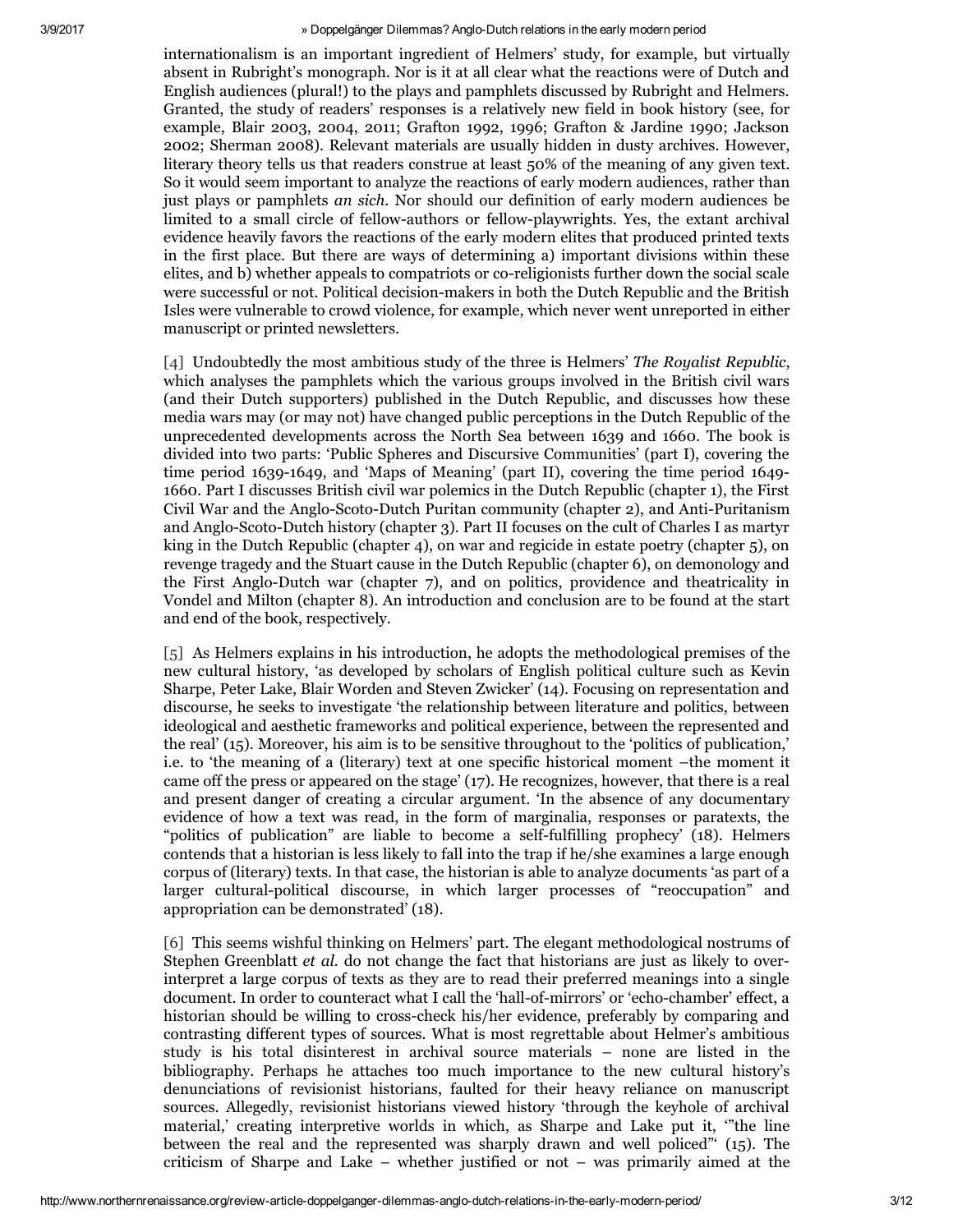revisionist historian's *modus operandi*, *i.e.* her/his approach to sources. Yet archival records can tell us just as much about representation as pamphlets can. More importantly, they reveal what happened before and after publication.

[7] We have to look at a wide variety of sources if we want to gauge the connection between printed support for the Stuart cause in the Dutch Republic and the responses of Dutch government and religious authorities to the everdeepening political and religious crises across the North Sea. Controversial pamphlets were routinely discussed in meetings of town governments, provincial States and the Dutch States General, for example. We have minutes of these meetings, none of which are consulted by Helmers (see, for example, Huysman et al., 1987-2006). Nor does he pay any attention to church records, a particularly rich source. For example, various forms of support (i.e. prayer days, collections, etc.) for either the Puritan brethren in the British Isles or Charles I and his descendants (or both!) would have been discussed at the Provincial Synods of the Dutch Reformed Church, or in meetings at classis or parishlevel. Again, these materials are available, but not used by Helmers. Due to his narrow focus on print culture, we only get half the story. It is clear that inhabitants of the Dutch Republic, including temporary migrants of various political and religious hues, were sufficiently concerned about the British civil wars that they participated in the pamphlet wars in substantial numbers (as writers, printers, buyers, readers, discussants, etc.) However, Helmers does not tell us who the pamphlet writers were, why they decided to have materials printed or circulated in manuscript, what they hoped to achieve by their actions, which audiences they intended to reach, and what the responses were of various readers, including the secular and religious authorities in the Dutch Republic. Crucial pieces of the puzzle are missing here.

[8] Helmers' conceptualization of 'royalism' – a rather important analytical category in his study – seems equally problematic. The title of his book, *Royalist Republic*, is meant to emphasize 'the frictions between domestic and international political discourses' (9), which certainly existed. Yet it does little to explain why sympathy for either the Puritan brethren or for Charles I and his supporters trumped other concerns for certain Dutch audiences at certain moments in time, and why, in other cases, a stream of pamphlets commenting on the British civil wars had no measurable effect whatsoever. It is undoubtedly true that historians of the British civil wars no longer consider royalism a 'monolithic ideology,' but now see it as 'inherently multifarious and dynamic' and 'essentially international.' Allegedly, allegiance to the Stuart monarchy was so unstable that individuals might 'opt into and out of royalism depending on the circumstances' (8). Yet how new and insightful is this really? It has long been known that the Parliamentarian cause consisted of evershifting alliances between different groups with different agendas. As David Underdown argued back in 1971, the trial and execution of Charles I only became possible after Pride's Purge of early December 1648 (o.s.), which removed Presbyterian MPs eager to reach an agreement with Charles I, leaving a Rump of approximately 150 MPs willing to do the bidding of the New Model Army. This goes a long way to explain why Presbyterian fellow travelers in the Dutch Republic switched sides during the trial of Charles I, and made their abhorrence at Parliament's execution of a Protestant prince abundantly clear in print. (From the Presbyterian point of view, the English regicides could not claim any parallels with Dutch history. The Eighty Years War had been fought to liberate the Low Countries from a tyrannical Catholic ruler and establish the 'true Protestant religion' –meaning Presbyterianism.) The endless political manoeuvring in Parliament in the 1640s had revolved around the question on which terms an agreement would be reached with Charles I. Nobody had proposed the abolition of the monarchy and the establishment of a republic. That was different at the time of the Commonwealth, when principled republicans such as James Harrington came to the fore. Helmers' capacious use of the term 'royalism' simply serves to obscure these important distinctions.

[9] Similarly, the existence of an Anglo-Scoto-Dutch public sphere is posited by Helmers, rather than proven. What struck the present reviewer was how pamphlet debates in the Dutch Republic in the 1640s were routinely edited for domestic consumption in England, and how little effort the rulers in London expended on winning the media wars in the Dutch Republic in the 1650s. None of this points to the open, rational debate among equals that Jürgen Habermas considered one of the hallmarks of the public sphere in eighteenthcentury France. Since the Dutch Republic was a crazy quilt of jurisdictions, the secular and religious authorities had few means at their disposal to clamp down on pamphlet debates –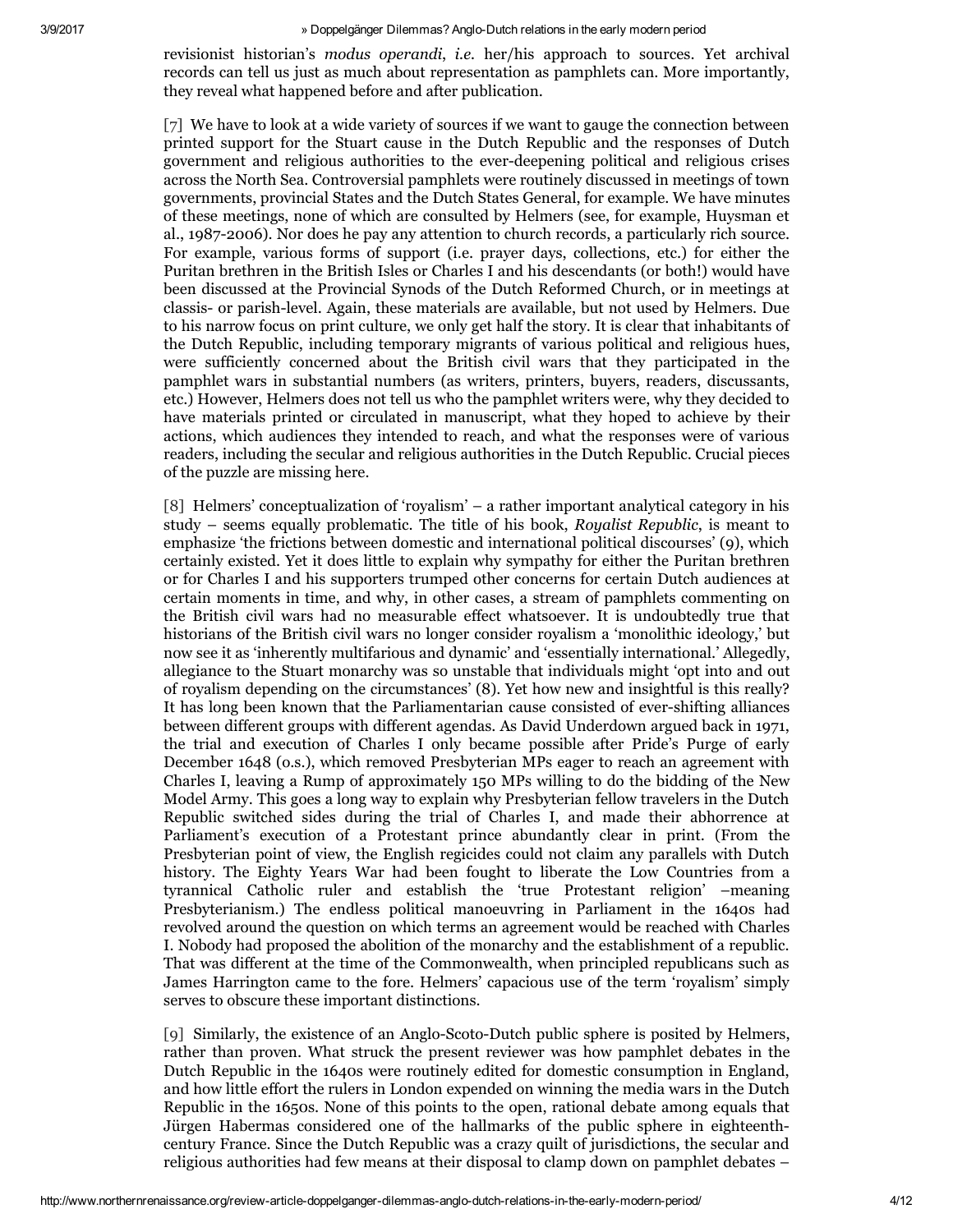hence they worried about these a great deal. However, the Commonwealth authorities in London seem to have kept a tight lid on news imported from the Continent. Again, this suggests that there were notable differences and imbalances between the Low Countries and the British Isles in terms of print production and consumption.

[10] It is a shame that Helmers' study makes no reference to print culture in the southern half of the Low Countries. As Violet Soen and others have shown, there were important centers of print production in the Spanish Netherlands catering to the English market, including St. Omers, which, not coincidentally, was also the location of a Jesuit-run English College. As an exile on the Continent, Charles II held court in both Paris and Breda, i.e. two places not far away from the Spanish Netherlands. Did his supporters try to publish materials there favourable to Charles II's cause? If so, what was the intended audience? Which responses did these materials elicit? And how similar or different was 'royalist' print production in North and South? There is, then, still much to be learned about print cultures in the Low Countries in the 1640s and 1650s, and about the precise connections with the Civil War(s) and Interregnum in the British Isles.

[11] In *Doppelgänger Dilemmas*, Marjorie Rubright examines Anglo-Dutch relations in English literature and culture in the seventeenth century, focusing primarily on plays performed on the London stage. Apart from an introduction and coda, her book consists of six chapters, which analyze 'Dutch' characters in London comedies (chapter 1), the debates about the Teutonic origins of the English language (chapter 2), the language lessons of the stage (chapter 3), the printing of 'stage Dutch' in black letter (chapter 4), the Royal Exchange as a mirror image of Antwerp's Nieuwe Beurs, and the (alleged) crisis of Anglo-Dutch interchangeability in the East Indies (chapter 6). Rubright rightly points out that Dutch immigrants and refugees from the Low Countries constituted the largest foreign community in London at the turn of the seventeenth century. Consequently, we should not be surprised to encounter 'Dutch' characters in the comedies and dramas produced by many of the period's most popular playwrights, including Thomas Dekker, Thomas Heywood, Ben Jonson, William Haughton, John Marston, Thomas Middleton and John Webster.

[12] However, Rubright makes it clear in her introduction that her focus is not representations of the Dutch as such. Instead, the author wishes to emphasize 'the ways in which ideas about Dutchness in the English cultural imagination far exceeded any real or imagined presence of Dutch people on the streets or characters on the stage' (19). Her real subject, then, is English ethnicity-in-the-making. *Doppelgänger Dilemmas* directs our attention to the way English identity was shaped by 'desirable and disquieting similarities to one's neighbors' (19). The author seeks to intervene in debates on early modern English ethnic identity 'by reading with a double vision  $-$  a heuristic that attempts to trace and to keep in play the movement between differentiation and similitude in the construction of English identity'  $(25)$ . In other words, studying 'the other' in seventeenth-century English plays is nothing more than a means to an end for Rubright. The subtext throughout *Doppelgänger Dilemmas* is the very modern obsession with identity politics, projected unto the past.

[13] Rubright is aware of Colin Kidd's word of caution in this respect. Kidd points out that the word 'identity' has undergone striking semantic shifts since the seventeenth century. '"Whereas now identity has come to signify that which divides humanity into nations, ethnicities, and other minorities of one sort or another, it once stood for the underlying unity of human kind"' (27). Rubright's 'double vision' – a term bandied about a great deal in *Doppelgänger Dilemmas* — is meant to address this inconvenient truth. As far as this reviewer can make out, the term implies that Englishmen were always (uncomfortably) aware of both the similarities and differences between inhabitants of the Low Countries and themselves. That may be so. But it does little to explain why, at one moment, armed conflict could and did break out between Dutch-speakers and English-speakers, or why, at another moment, Oliver Cromwell could seriously propose a union of the Dutch and English Republics. Why do situations occur in which differences of one kind or another trump the ties that bind? In order to answer those kinds of questions, we need to put identity politics to one side for a moment, and delve into old-fashioned political, religious, economic, military and maritime history. Sadly, Rubright has little to say about the possible connections between what happens on stage and in real life, other than scattered observations on, for example, the presence of Dutch merchants and prostitutes in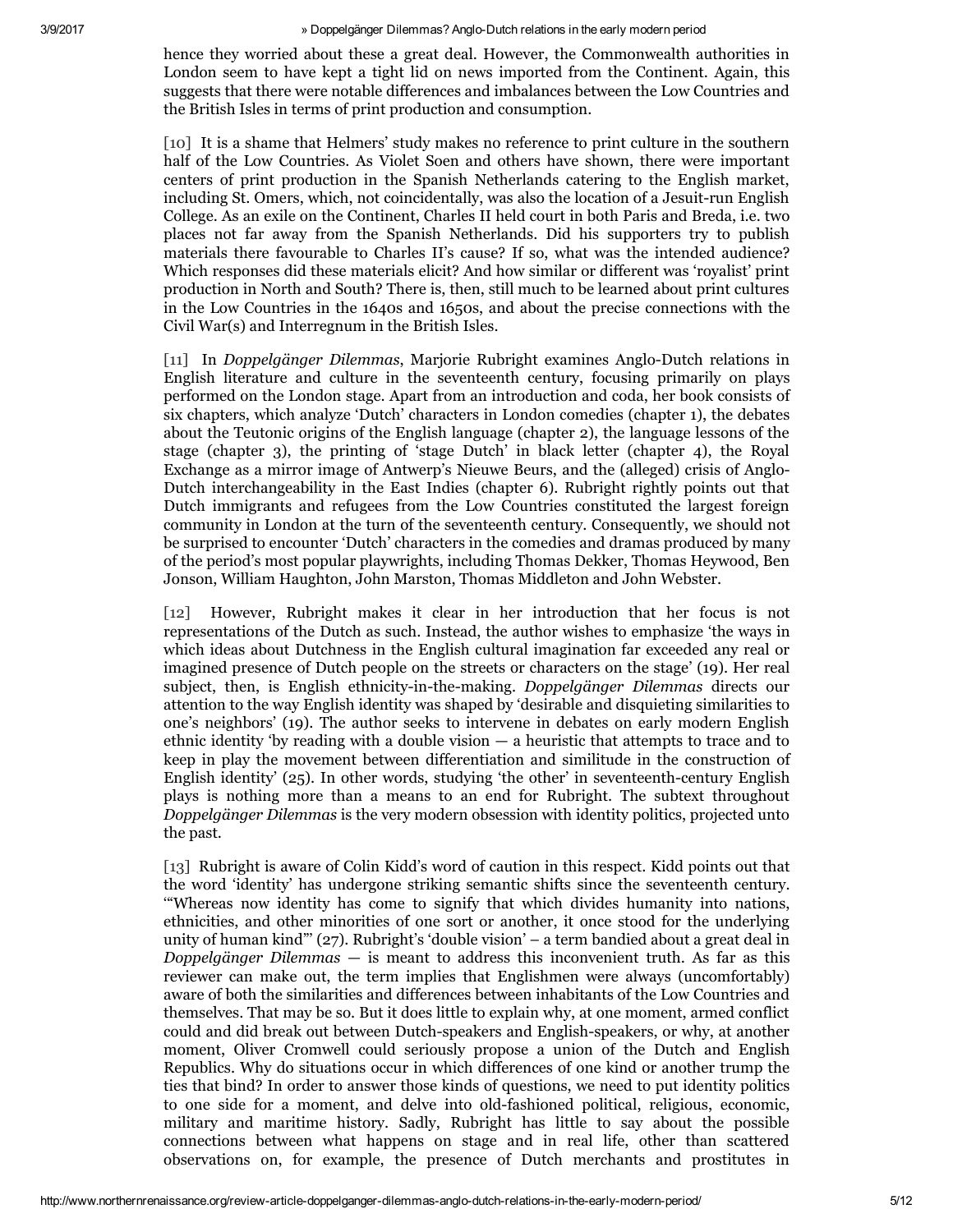seventeenth-century London. But then again, 'the other' was never the subject of this monograph anyway. Englishness is all that counts.

[14] Unfortunately, both the introduction and individual chapters are cluttered with excess theoretical baggage, which does nothing to clarify Rubright's argument and makes her prose unreadable at times. For example, the present reviewer would be grateful if somebody could explain to her what the author means by the following:

[*Doppelgänger Dilemmas*] reanimates the semiotics of Dutchness in early modern English culture by recovering literary and cultural operations whereby identifications with one's proximate other emerge in the form of vexed identifications as approximated kinds. (19)

## *Doppelgänger Dilemmas* could do without such displays of pseudo-learning.

[15] What do we find when we turn to the individual chapters? In chapter 1, Rubright examines the fictive presence of the 'Dutch' on London stages in comedies such as William Haughton's *Englishmen for My Money* (1598), Thomas Dekker's *The Shoemaker's Holiday* (1599), John Marston's *The Dutch Courtesan* (1605), and *Northward Hoe* (1607) by Thomas Dekker and John Webster. Rubright shows that 'stage Dutch' *an sich* is little more than a jumbling of Dutch- and English-sounding words, often with the intention of making people laugh. 'Stage Dutch' consists of Dutch-accented English interlarded with a relatively limited, well-worn theatrical lexicon of Dutch words and phrases, such as 'Ick (I), *vro* or *frow* (woman, maid or girl), *bedanck* (thanks), *vader* (father), *vater* (water) *heb* (have), *niet* (not), and *met* (with)' (44). But there is more. The exchanges between Franceschina and Freevill in *The Dutch Courtesan* make clear that the Dutch prostitute both unsettles linguistic boundaries (i.e. '"Oh mine aderliver love, vat sall me do to requite dis your mush affection<sup> $m - 46$ </sup>) and cuts across Freevill's 'opposing sexual geographies' (47). Whereas Freevill visits 'Dutch' brothels in the suburbs of Southwark, Lambeth and East Smithfield in order to keep his London marriage bed undefiled, Francheschina is 'the neighbor whose presence threatens to depreciate the value of the home(land) precisely because she challenges the cultural fantasy of fixed, impermeable geographic and linguistic borders' (47).

[16] In chapter 2, Rubright turns to two influential English texts, both published in 1605, asserting the Teutonic origins of the English people: William Camden's *Remaines of a Greater Worke, Concerning Britain* and Richard Verstegan's *A Restitution of Decayed Intelligence*. Camden borrowed heavily from Tacitus' *Germania* (98 CE), translated into English in the late sixteenth century. We hear a clear echo of both Camden and Tacitus in a 1636 English translation of Gerhard Mercator's *Atlas*, which notes '"[t]hat English men from Saxons drew descent / Their color white and tongue make evident"' (69). An exile in Antwerp, Verstegan dedicated his work to James I of England, whom he designated '"the chiefest Blood-Royal of our ancient English-Saxon Kings"' (69). Sadly, Rubright fails to discuss whether, and to what extent, constructions of ethnic similarities overlapped with or counterbalanced religious allegiances. Did Verstegan propagate the alleged Teutonic origins of the English precisely because he was an English Catholic of Dutch ancestry?

[17] Chapter 3 returns to the issue of 'stage Dutch' and 'Dutch' characters in English drama, focusing in particular on Thomas Middleton's play *No Wit, [No] Help like a Woman's*, first performed in 1611, but only published in 1657. It is unclear to the present reviewer why Middleton's play is discussed in a separate chapter, rather than in conjunction with the materials examined in chapter 1. Middleton's play is an extended triangular exchange between an English gentleman (Sir Oliver), a Dutch merchant, and an English servant (Savourwit), who pretends to speak Dutch. According to Rubright, the play enjoins the audience 'to identify and distinguish between authentic and inauthentic stage Dutch' (95). Unlike the comic 'Dutch' characters in many other plays of the period, the Dutch merchant in *No Wit, [No] Help like a Woman's* emerges as 'the only character with the combined moral constitution and linguistic ability to set matters straight' (107-108). While other English playwrights regularly exploited the monolingualism of strangers on stage, Middleton turned this dramatic convention on its head. It is the multilingual Dutch merchant who comes to the rescue of Sir Oliver, a man taken in by Savourwit's cozening as a result of his ignorance of any other language apart from English. The audience is excited to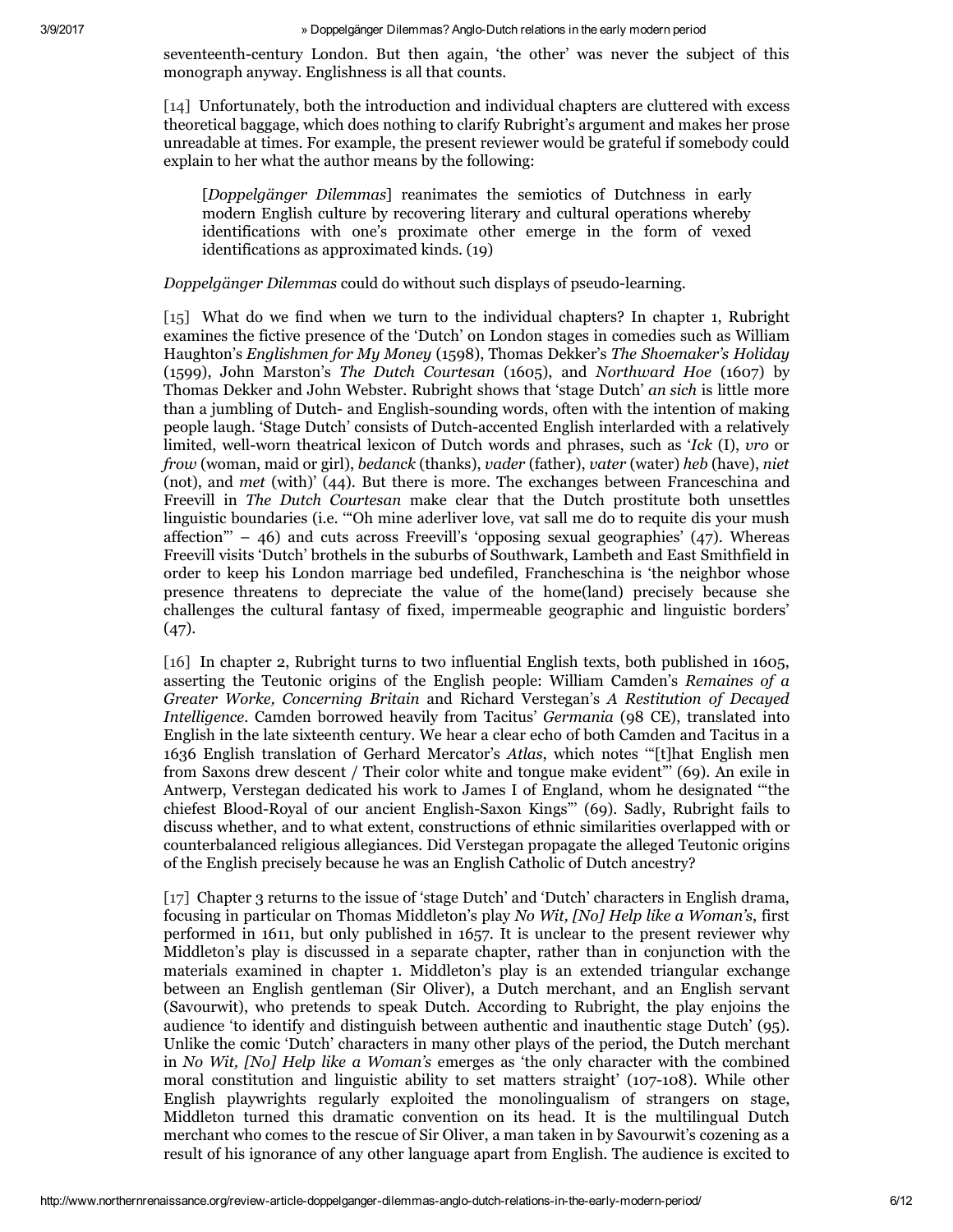laughter by the bumbling, totally ignorant use of 'stage Dutch' by these two English characters.

[18] Chapter 4 draws our attention to the fact that 'stage Dutch' is printed in Gothic type in seventeenth-century editions of English plays. There is an obvious link with the use of different fonts for different languages in the dictionaries, word lists and grammars printed in seventeenth-century London. Gothic type was typically reserved for words in Dutch and German. Roman type was the preferred choice for words in English, French and Italian. Curiously, Rubright does not relate her important observations on the materiality of texts to the history of printing in Europe. Already in the days of the incunabula, printers distinguished between Latin and vernacular texts by using Roman font for the former and Gothic font for the latter. Gothic font became even more closely associated with Germanlanguage printing at the time of the Protestant Reformation. It is a notable characteristic of the pamphlets produced by Martin Luther and his supporters, for example. This is the European context of the presentation of 'stage Dutch' on the pages of seventeenth-century English plays.

[19] Chapter 5 looks at the Royal Exchange's affinities with the Nieuwe Beurs in Antwerp. The Royal Exchange, completed in 1568, was not just an architectural copy of the Nieuwe Beurs, but also served as the site of a spectacular triumphal arch commissioned by the Dutch and Walloon merchant communities in London upon the accession of James I of England. Indeed, the new monarch passed through the wood-and-plasterwork structure during his ceremonial entry into London on 15 March 1604 (o.s.). We have an account of James' royal progress by Thomas Dekker. Rubright focuses on Dekker's detailed description of both the text and images displayed on the triumphal arch. The Dutch and Walloon merchant communities in London emphasized what they had in common with James I of England: like him, the ruler 'of so many Kingdomes' (181), they were strangers in England. They also brought into play the powerful metaphor of the monarch as parent to his/her people. They paid tribute to James' predecessor, '"Princely Mother, Eliza,"' who had nourished them at her '"tender boosome"' (181), while entreating the new '"Soveraigne and Father"' (181) to shelter his Dutch and Walloon 'children' under his wings. According to Dekker's account, the display was a great success. It would have been nice to know if other Londoners felt the same.

[20] In the sixth and final chapter, Rubright examines John Dryden's *Amboyna* (1673), an adaptation for the stage of various English East India Company (EIC) pamphlets denouncing the socalled 'Amboyna Massacre', i.e. the execution of 10 EIC merchants in 1623, at the orders of Herman van Speult, the Dutch governor of the island of Ambon. The chapter's chronological jump from the reign of James I to the reign of his grandson is rather puzzling. What happened in between? Were 'Dutch' characters totally absent from English plays written in the half century that separated Dryden from the likes of Dekker? In order to contextualize Dryden's Amboyna, Rubright examines Anglo-Dutch relations in the East Indies in the 1600s and 1610s. She relies exclusively on source materials and secondary literature in English. One of her primary sources are letters written by personnel of the Dutch East India Company (Verenigde Oostindische Compagnie or VOC) available in the Iseries at the British Library, i.e. 'Records Relating to Other Europeans in India, 1475-1824'  $(294-295, \text{ note } 25)$ . The I-series contains early nineteenth-century translations of Dutch documents kept at the Arsip Nasional Republik Indonesia (ANRI) in Jakarta. The translations were prepared for Thomas Stamford Raffles, who governed Java on the EIC's behalf from 1811 until 1814 (when the island was returned to Dutch rule). Rubright does not seem to realize that she is looking at Raffles' selection of materials, nor does she make any effort to crosscheck with Dutch originals. Indeed, her analysis of Amboyna suggests that her own knowledge of Dutch is rather limited. This is unfortunate. She clearly misunderstands the role of 'the Dutchman Fiscal' (217), who announces in the play's opening scene that '"[t]his now gives encouragement to a certain Plot, which I have long been brewing, against these Skellum English [i.e *Engelse schelmen*]….to cut all their Throats, and seize all their Effects within this Island"' (217). In Dutch, the word *fiscaal* is not a personal name, but the term referring to a public prosecutor. The fact that the character 'Fiscal' is a judicial official  $-$  charged with upholding the law, but, in fact, grossly abusing it  $-$  makes the Dutch plot against the English in Amboyna even more dastardly than the EIC pamphlets ever suggested it was in reality. Dryden, who clearly knew his Dutch, hit upon an important dramatic device here.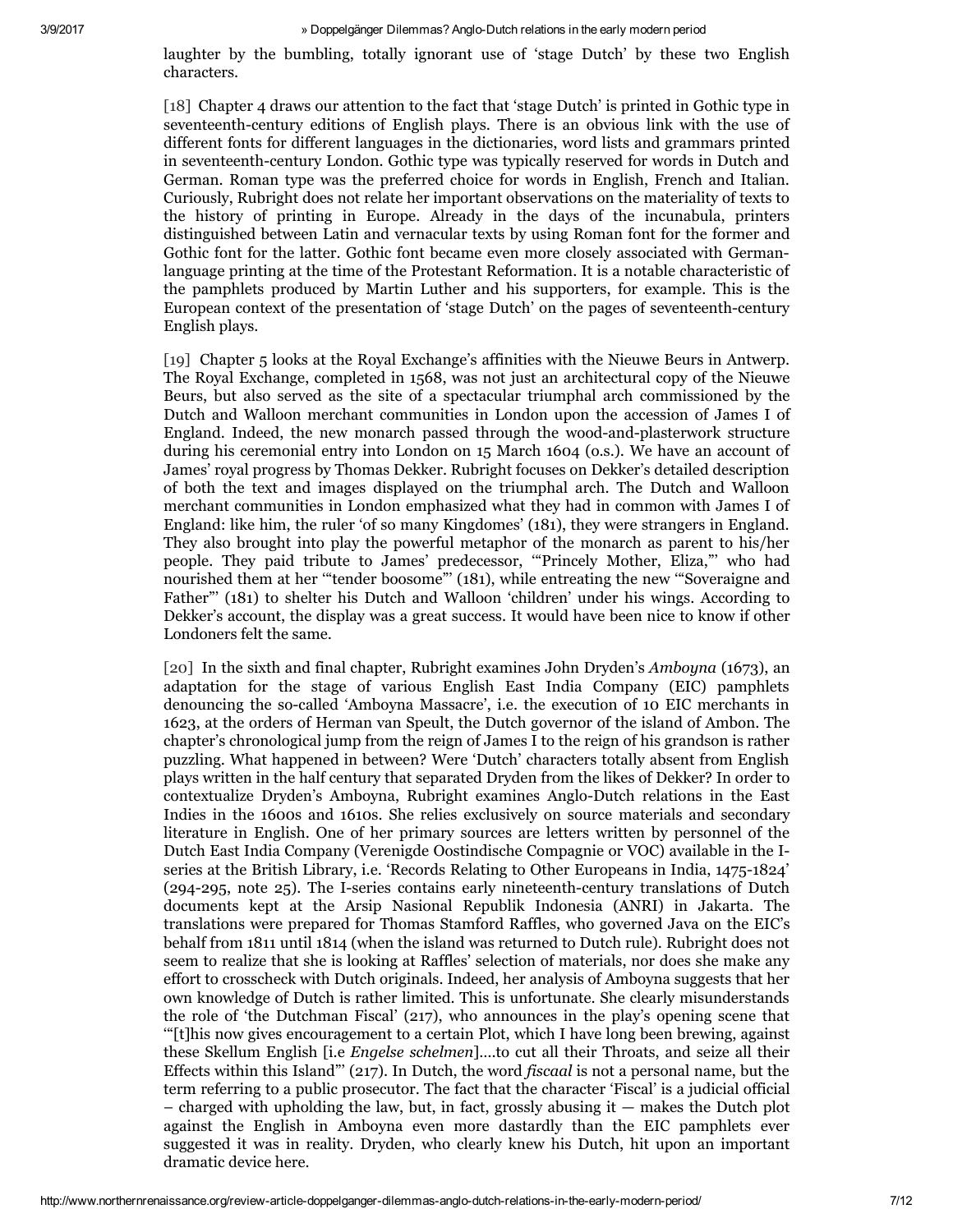[21] The present reviewer commends Rubright for counterbalancing Dryden's conspiracy theories with source materials that testify to instances of Anglo-Dutch amity in the East Indies in the 1600s and 1610s. As Edmund Scott put it in his *Exact Discourse* (1606), '"though wee were mortall enemies in our trade, yet in all other matters wee were friends, and would have lived and dyed one for the other"' (208). Still, Rubright is so busy reading 'double vision' into her sources that she forgets to explain how the pendulum of Anglo-Dutch relations in the East Indies could have swung so decidedly to the side of armed conflict in the years 1616-1621. The so-called 'Amboyna Massacre' was, in many ways, a corollary of an undeclared war for the Spice Islands (see, for example, van Ittersum 2016). More importantly, Rubright never discusses the role of Dryden's play in the war propaganda of Charles II of England during the Third Dutch War (1672-1674). Who sponsored Dryden, in fact? What were the playwright's intentions? How often was the play performed in London? What were the reactions of the audience? In order to tell a new, properly interconnected story of Anglo-Dutch relations in the seventeenth century, these are the kinds of questions that require answers.

[22] In *The Dutch Language in Britain* (15501702), Christoper Joby takes an indepth look at the various 'Dutches' spoken and written in the British Isles in the sixteenth and seventeenth centuries. The author completed his Ph.D. at the University of Durham in 2006, and is currently an Assistant Professor in the Department of Dutch at Hankuk University of Foreign Studies in Seoul. This splendid study suggests that he will be promoted to an Associate Professorship before long. Hunting a sometimes elusive quarry, Joby avails himself of a wonderful array of both printed materials – poems, grammars, catechisms and other religious tracts, etc.  $-$  and archival sources  $-$  letters, minutes of church and city council meetings, church registers, guild regulations, tax records, etc. The establishment of the Dutch Church at Austin Friars (in London) in 1550 and the death of William III, the Stadtholder-King, in 1702 represent the chronological boundaries of this study. In terms of the topic under discussion, the author distinguishes between three groups of Dutch speakers and writers in the British Isles:

1) language users who were migrants, particularly the Dutch communities in London, Surrey, Kent, Essex and Norfolk and Suffolk,

2) language users who were temporary visitors, such as fishermen, traders and merchants, scholars and students, artists, craftsmen and architects, and diplomats, soldiers and seamen.

3) English people who had learnt Dutch, such as merchants, schoolmasters, playwrights (Thomas Dekker again), sailors who had worked on Dutch ships and the scientist Robert Hooke.

[23] *The Dutch Language in Britain* is mercifully free of excess theoretical baggage. The author does discuss problems of terminology in chapter 1. *Nederlands* or 'Dutch' is hardly an unproblematic analytical category. The term only gained currency in the nineteenth century. It obscures the fact that many speakers came from the Southern Netherlands, 'a problem created by the association of the term "Dutch" with the Northern Netherlands in late modern English' (15). Joby takes on board Peter Burke's suggestion that it might be better to use the term 'Dutches' (plural) in order to avoid an '"imagined notion of homogeneity"' (15). The sixteenth-century migrants who exchanged the Low Countries for the British Isles usually hailed from the provinces of Flanders and Brabant. Joby points out that these 'stranger' communities were sometimes called Flemish or *Vlaams*, but at other times Dutch or (*Neder*)*duytsch*. According to Joby, there are occasions when it can be difficult to establish whether writers who used the term *Duytsch* referred to *Hooghduytsch* ('High German') or *Nederduytsch* ('Low German' or 'Dutch'). Nor did they always consider it important to draw neat distinctions. For example, '[t]he playwright Thomas Dekker (c. 1572-1632) has a character named Hans (not Jan) from Augsburg in Bavaria speaking a mixture of English and Dutch, not High German, in his play "Northward Ho!" (1607)' (16). None of this should surprise those of us specialized in the history of the pre-modern Low Countries. As Alistair Duke illustrates so beautifully in his 2004 article, 'The Elusive Netherlands', the rich, yet problematic nomenclature for this geographical area suggests that nobody really knew whether it belonged to 'Gallia' or 'Germania', or how, exactly, it related to an entity as vague as 'Nider teutschelant'. In referring to it, Englishmen could choose from at least seven options: 'Burgundy', 'Belgia', 'Nether Germany', 'XVII landes', 'Flanders' (as *pars pro toto*), 'Netherlands' and 'Low Countries'. Clearly, this confusion over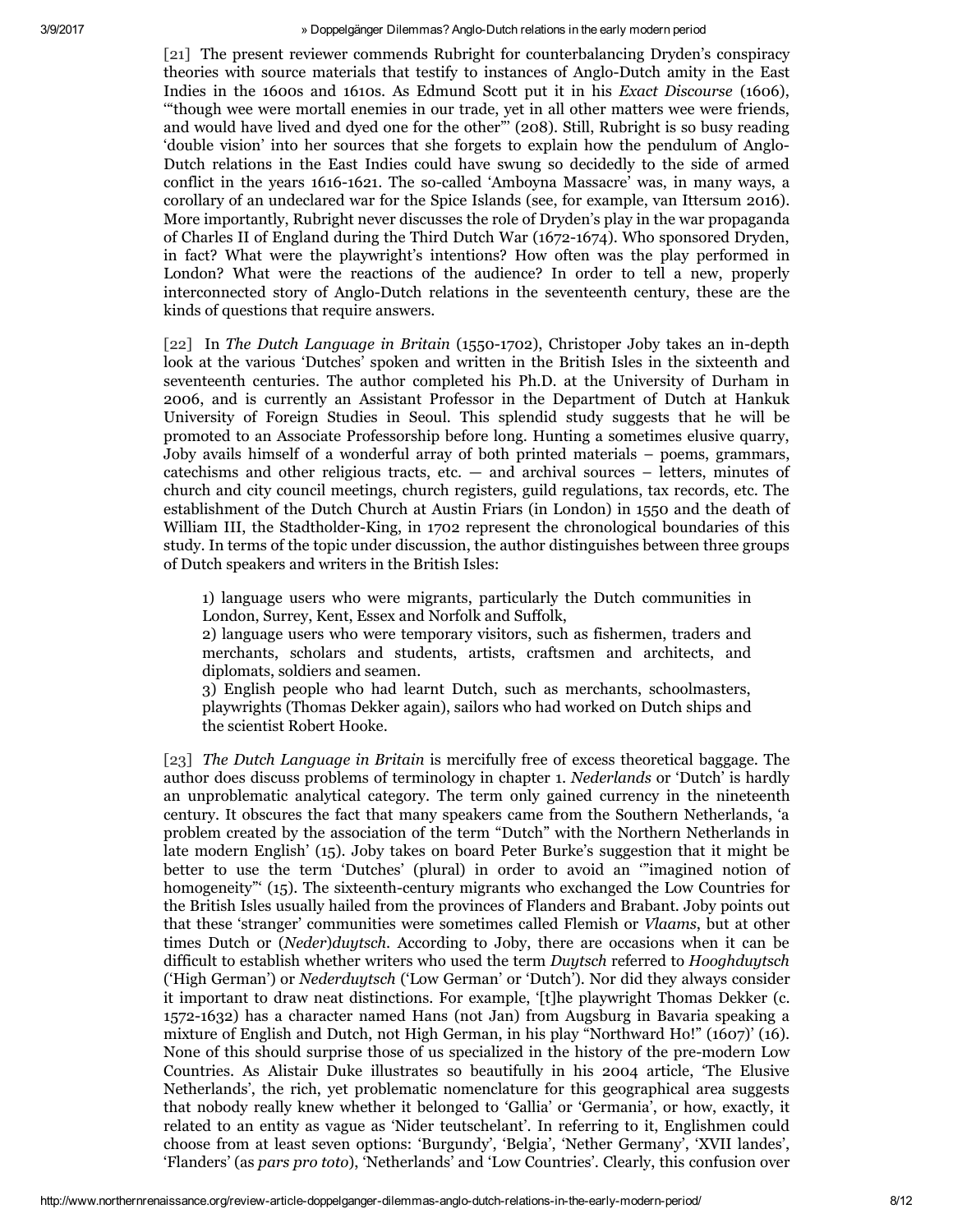nomenclature also affected the way English- and Dutch-speakers perceived the language(s) of the Low Countries. Rather than invent any clear, narrowly circumscribed definitions of our own, we are best advised, then, to acknowledge the complexities of the past, and throw our conceptual nets as wide as possible. This is exactly what Joby has done in his research.

[24] In chapter 2, Joby analyzes the language(s) used in no less than eighteen Dutch church communities in pre-modern England, ranging from the Dutch Church at Austin Friars and the Dutch Chapel Royal in London (instituted by William and Mary) to the short-lived 'stranger' churches at Coventry, Halstead, Ipswich, Stamford and Thetford, flourishing for just a few years in the 1570s and 1580s. We learn about the membership of these Dutch Reformed Churches, particularly about the members' socioeconomic background and its implications for their linguistic abilities (could they speak more than one language, for example?), and about relations with the Church of England and other reformed congregations in the British Isles. Austin Friars quickly gained the oversight of the other Dutch church communities in premodern England and served as an intermediary in their relations with the English secular and religious authorities. For example, Austin Friars berated other Dutch church communities if the latter dared to use languages other than Dutch in their sermons and liturgies. This was not simply a concern for linguistic purity. In 1635, Archbishop William Laud (15731645) demanded that members of 'stranger churches' born in England attend their local parish churches instead. The Dutch 'stranger churches' managed to deflect Laud's attack by claiming that even members born in England still did not know sufficient English in order to understand '"English prayers and sermons"' (125). Needless to say, this episode only served to reinforce the identity of 'stranger churches' as separate religious, linguistic and ethnic communities. It goes a long way to explain the continued use of Dutch grammars and catechisms in seventeenth-century England, and the constant flow of Dutch schoolmasters and preachers across the North Sea. It would have been useful for Joby to compare and contrast these developments in England with those in the Hudson Valley, where the Dutch Reformed Church flourished as a separate ethnic and linguistic community following the English take-over of New Amsterdam in 1664 (see, for example, Jacobs 2009).

 $[25]$  In chapter 3, we learn about the various employments of Dutch-speaking migrants in England, ranging from merchants, fishermen, and sailors to weavers specialized in the New Draperies and to engineers such as Cornelis Vermuyden, whose drainage projects in the Fens and elsewhere required skilled workers from the Low Countries. Joby discusses in some detail the role of the *politicke mannen* ('political men') in the Dutch communities in England. Their task was to regulate the communities' social and economic life (including the guardianship of orphans), and to liaise with the English authorities. Unlike the records of the Dutch Reformed congregations, which also contain materials in French and Latin (the languages of communication with other 'stranger churches' in England, and religious authorities overseas), the records kept by the *politicke mannen* are all in Dutch. Joby draws our attention to an extensive list of Dutch-derived words in the Norfolk and other East Anglian dialects related to the world of work, such as 'the seafaring terms brabble, dabby, luff, lubber, rack, swabber, and woulders; the fishery terms corf, coy (from "decoy"), kiplins, scud, waver, went; and the draining and embanking phrases breck, cramatting, delph, gull, plash, scradge and stow' (160).

[26] Chapter 4 focuses on 'Learning and the Home'. Joby first discusses the teaching of Dutch to children of migrants from the Low Countries. There is ample evidence that Dutch reformed congregations went to great lengths to hire schoolmasters from 'back home'. The *Corpus Disciplinae* published under the aegis of Austin Friars in 1645 tasked schoolmasters and parents with teaching the catechism to children:

A serious exhortation that the parents and schoolmasters be diligent in educating the children at home, so that they answer appropriately in front of the community (175 –Joby's translation).

No wonder that primers (including tips on Dutch pronunciation), grammars, word lists and dictionaries continued to be produced for these communities well into the seventeenth century. Dutch students and scholars enrolled and taught at English universities –in the case of theology students often with financial support from Austin Friars. The Dutch polymath Cornelis Drebbel was attached intermittently to the court of James I of England. In the second half of the century, several Dutch scientists corresponded with the Royal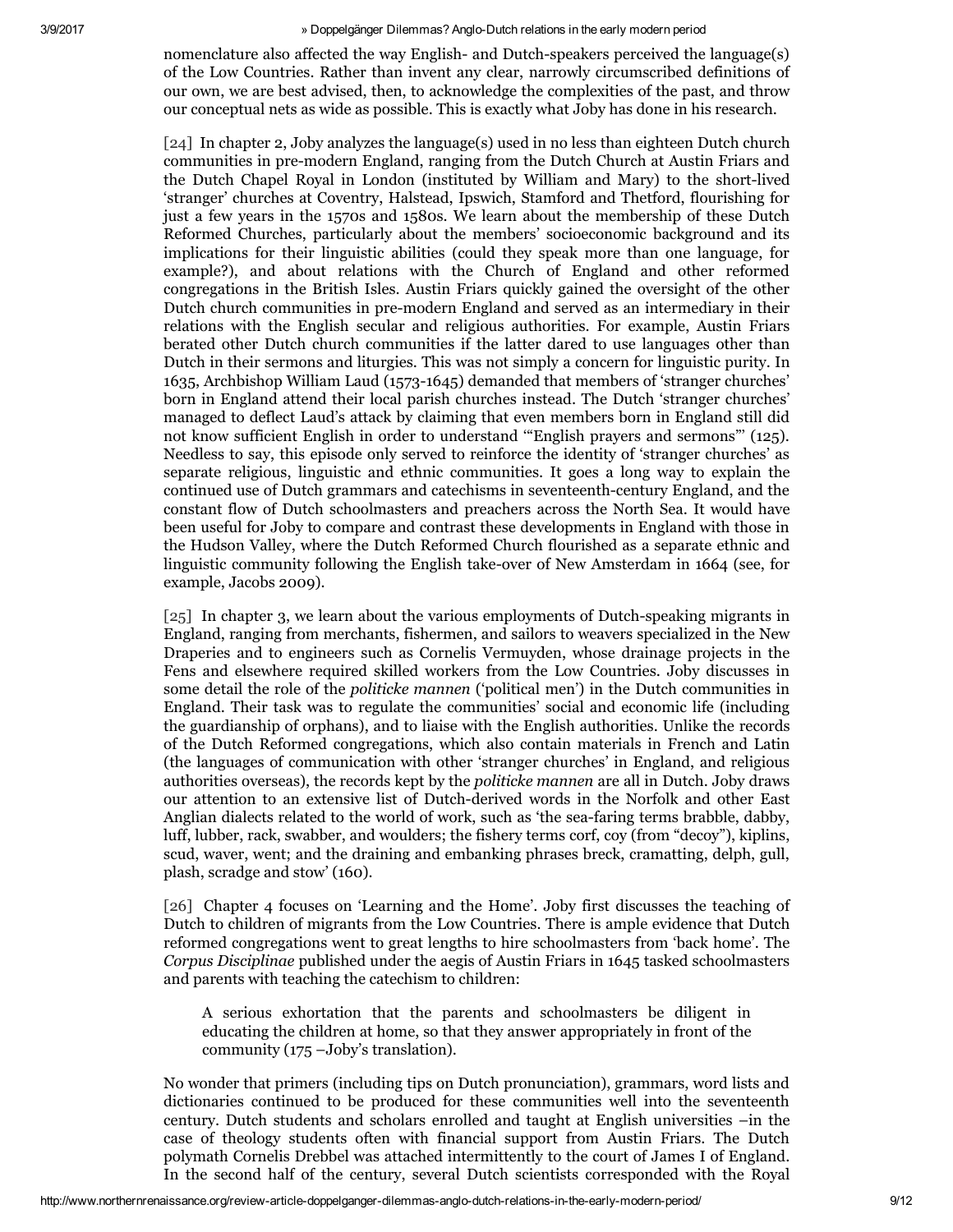Society in London. Usually, they did so in Latin or French. However, the communications of Anthoni van Leeuwenhoek (1632-1723) were translated from Dutch into English for publication in the *Philosophical Transactions*. Robert Hooke taught himself Dutch in order to be able to read the works of the Dutch mathematicians Snellius and Simon Stevin.

[27] In order to reconstruct Dutch spoken in the domestic domain, Joby examines various sets of letters written to and by members of the Dutch communities in England, and other relevant archival materials, such as last wills and testaments and probate inventories. These sources provide evidence for the relative popularity among different groups of Dutch migrants of two competing forms of address: 'the d-form of address (subject: *du*; object: *di*) and the *g*-form of address (subject: *gij*; object: *u*)' (204). From the twelfth century onwards, there had been a gradual increase in the use of the  $q$ -form among Dutch speakers, the  $q$ form becoming dominant in the sixteenth century. Yet there are examples of the use of the *d*-form in sixteenth-century texts from the southwest regions of Low Countries, mostly in expressions of strong emotions. One of the striking features of the socalled 'Norwich Ieper corpus' (i.e. private letters written in Norwich by migrants from Ieper) is that 'none of the authors uses the *d*form of address' (205). When Joby compares the 'Norwich Ieper corpus' with extant letter-books of the Norwich Dutch church, he finds 'a T-V (*Tu/Vos*) distinction between *ghy* and what we might call *u*-form subject pronouns amongst the Dutch Strangers in Norwich' (210). Further research is needed to determine whether a similarly sharp distinction between these two forms of address can be found in texts from the Southern Netherlands in the second half of the sixteenth century.

[28] In chapter 5, Doby examines the use of Dutch at court, in diplomacy and in the military and the navy. There are few examples of English diplomats being proficient in Dutch. For the likes of George Downing and Sir William Temple, it was sufficient to know French in order to get things done in The Hague. A notable exception is George Gilpin (1514-1612), who studied law at Mechelen and subsequently worked as secretary to the Merchant Adventurers in Antwerp. In the 1580s, Gilpin became the linchpin of Queen Elizabeth I's negotiations with the rebel state in the Northern Netherlands. He was appointed the English Secretary to the rebels' Council of State in 1586, and as Councilor in 1593, a role that he fulfilled until his death in 1612. The correspondence of Dutch diplomats in England tends to contain long, complex sentences, made possible by the ample use of participles. The letters written by William III reveal a predilection 'for using verbs ending in  $-e(e)$ ren, derived from French verbs' (262). When the Stadtholder-King wrote to Michiel ten Hove from Hampton Court in March 1689, he included in his prose such French-derived verbs as "*consideren*, *recommanderen*, *depescheren*, *mentionneren*, *souteneren* and *fomenteren*' (262).

[29] In chapter 6, Doby analyzes a wide variety of Dutch poems and prose texts produced in the British Isles. Dutch travelers, including diplomats, tended to record their experiences and their (private) emotions in Dutch –to combat homesickness, for example. Lodewijk Huygens, the third son of Constantijn Huygens, visited England as a member of a Dutch diplomatic mission in 1651-52 and kept a journal at his father's advice. While in London, he wrote in Dutch. When he journeyed on to West England and Wales, however, he switched to French and continued to write in that language on his return to London. Joby cites from Lodewijk Huygens' journal a revealing linguistic encounter with the English philosopher Thomas Hobbes. On this occasion, the author of *Leviathan* showed himself quite the monolinguist. When the Dutch delegation visited him in February 1652,

[h]e spoke nothing but English. Whenever we wanted to interrupt him in Latin, he begged us to speak English again as he had lost the habit of speaking Latin (331 – as translated by Joby)

Lodewijk's father, Constantijn Huygens (1596-1687), was absolutely fluent in English. Still, he wrote mostly in Dutch during his stays in England, both in official and private letters. The poems that he addressed to female relatives, friends and love interests were invariably written in Dutch, for example. Joby also discusses Dutch literary texts produced by members of Dutch communities in England, particularly in Norwich by the likes of Jan Cruso, whose parents hailed from Hondschoote, and in London by the likes of Jan van der Noot (1540-1595), a Calvinist rebel who fled to England in 1567, the *mercator* sapiens Emanuel van Meteren (1535-1612), the silk-merchant Jacobus Colius (1563-1628), and, of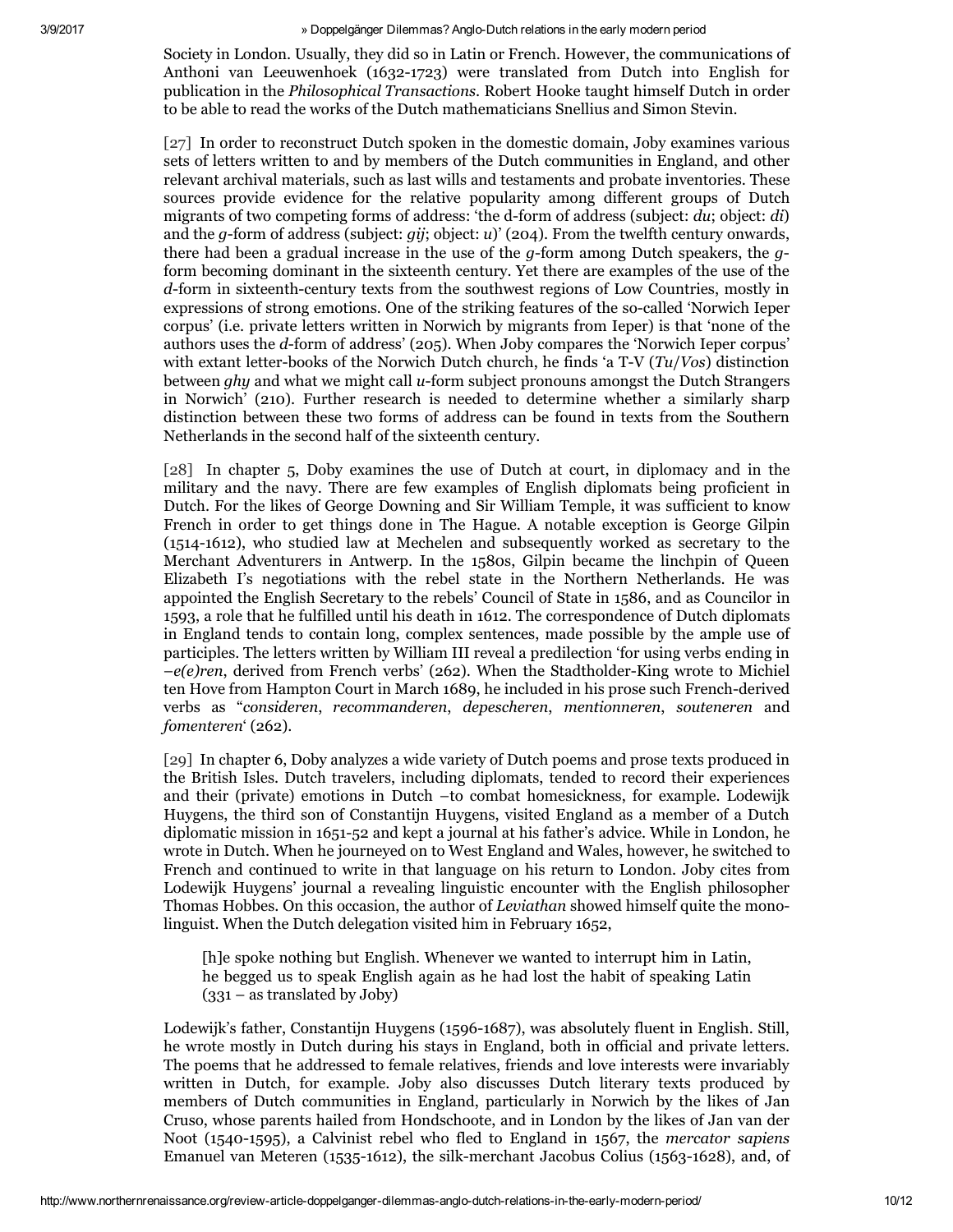course, Thomas Dekker, about whose life few details are known, but who was probably of Dutch parentage.

[30] In chapter 6, Joby also explores the use of Dutch in seventeenth-century Wales, where it was rather minimal, and in Scotland, where it was surprisingly widespread. For example, Scottish officers in the army of the Dutch States General wrote to each other in Dutch while pursuing Jacobite forces in the Highlands in 1690. The inhabitants of the Shetland Isles knew on which side their bread was buttered. They spoke just enough Dutch to be able to sell their wares to the 30,000 fishermen from Holland and Zeeland who 'invaded' the Isles every June and spent the rest of the summer following the herring shoals down Britain's east coast.

[31] Is there nothing to criticize in Joby's wideranging monograph on the 'Dutches' written and spoken in the British Isles in the period  $1550-1702$ ? Yes, of course, there is. At times, the author seems to present us with an interesting set of anecdotes, rather than with a tight argument. However, the sheer amount of archival research that has gone into his monograph, the author's superb command of the Dutch language, and the way in which he has successfully contextualized his linguistic research make this a far more stimulating study of Anglo-Dutch relations before 1800 than the other two books under review here. As Joby notes, William III created his own little Holland at Hampton Court, where he surrounded himself with Dutch-speaking personnel –from his favorite Hans Willem Bentinck (1649-1709), 1st Earl of Portland, down to the cooks and gardeners. Though born of an English mother, William III felt much more comfortable speaking Dutch or French. Nor could his complicated life as a British monarch compare with the innocent pleasures of adolescence in The Hague. In May 1689, he shared with his Dutch secretary Constantijn Huygens Jr. his great longing for those days:

The weather is warm: it is now the time of the fair in The Hague. Oh, that we could just fly over there, like a bird through the air! I would give 100,000 guilders for that (265 – translation by Joby and myself).

Quite clearly, there is an important linguistic dimension to Anglo-Dutch relations before 1800, which deserves all the attention lavished on it by Joby. Political historians, take note! Should we not give more thought to the fact that neither the Stadtholder-King nor his Hanoverian successor, George I, was proficient in the English language, and that both rulers preferred the company of their countrymen to that of their English and British subjects?

University of Dundee

### WORKS CITED

Blair, Ann. 2011. *Too Much to Know: Managing Scholarly Information before the Modern Age* (Yale University Press)

\_\_\_. 2004. 'Note Taking as an Art of Transmission', *Critical Inquiry* 31: 85107

\_\_\_. 2003. 'Reading Strategies for Coping with Information Overload, ca. 1550 1700'. *Journal of Intellectual History, V*ol. 64, No. 1: 1128

Buringh, Eltjo. 2011. *Medieval Manuscript Production in the Latin West: Explorations with a Global Database.* Global Economic History Series VI (Leiden: Brill)

Burke, Peter. 2005. *Towards a Social History of Early Modern Dutch* (Amsterdam: AUP)

\_\_\_. 2004. *Languages and Communities in Early Modern Europe* (Cambridge University Press)

Clulow, Adam. 2014. *The Company and the Shogun: The Dutch Encounter with Tokugawa Japan.* Columbia Studies in International and Global History (Columbia University Press)

Duke, Alistair. 2004. 'The Elusive Netherlands: The Question of National Identity in the Early Modern Low Countries on The Eve of The Revolt'. *BMGN – Low Countries Historical Review, V*ol*.* 119, No. 1: 10–38